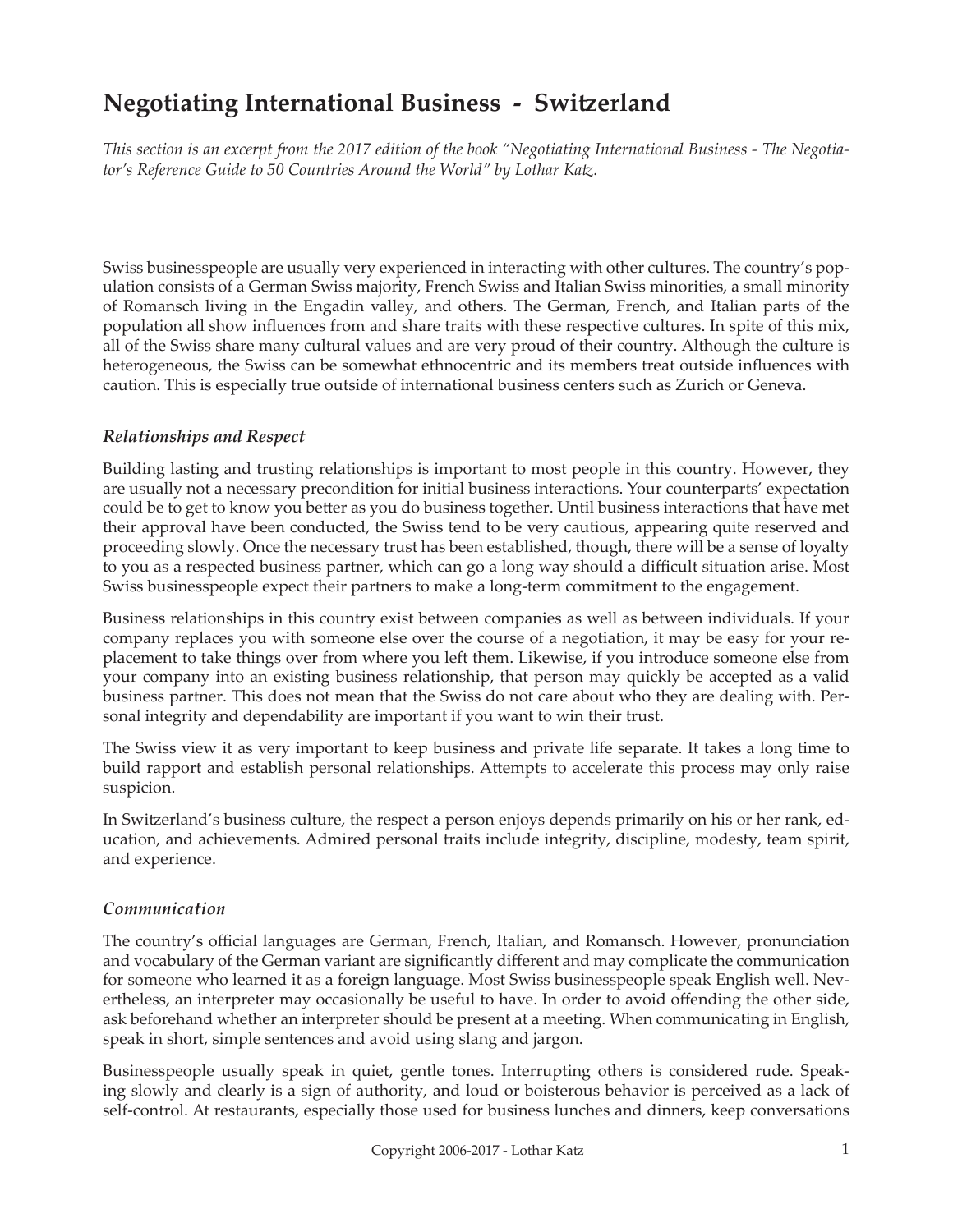at a quiet level. Conversations may include extended periods of silence, which do not necessarily convey a negative message. Emotions are not shown openly, especially in the German Swiss part of the country. People generally converse standing about three to four feet apart, closer than that in case of French and Italian Swiss.

Communication in the German part of the country is usually direct, though not as in-your-face as in Germany. German Swiss dislike vague statements and may openly share opinions and concerns with others. When communicating with them via letters or e-mail, do not waste time looking for messages 'between the lines.' There may not be any. However, most Swiss businesspeople also know how to express themselves in a more indirect and diplomatic fashion. French and Italian Swiss usually prefer this style and are considerably higher-context than the German Swiss.

The extent to which the Swiss use body language again varies. German Swiss use it sparingly and generally do not use a lot of non-verbal communication. They also make little physical contact. All of these are more extensive with French or Italian Swiss, although they may still appear more reserved than their French and Italian neighbors. The American *OK* sign, with thumb and index finger forming a circle, could be read as an obscene gesture in Switzerland. The thumbs-up gesture is positive as it signals approval. Eye contact should be frequent, almost to the point of staring, as this conveys sincerity and helps build trust.

## *Initial Contacts and Meetings*

Having a local contact can be an advantage but is usually not a necessary precondition to doing business in Switzerland. Negotiations may be conducted by individuals or teams of negotiators. It is vital that teams be well aligned, with roles clearly assigned to each member. The Swiss are good at exploiting disagreements between members of the other team to their advantage.

If possible, schedule meetings at least one to two weeks in advance, and do not cancel one on short notice since that can be viewed as rude. The Swiss may want to know who they will be meeting, so provide details on titles, positions, and responsibilities of attendees ahead of time. The rank of visitors does not matter as long as they are knowledgeable and have sufficient decision authority. Agreeing on an agenda upfront is common practice. That agenda is usually strictly followed. At any meeting, whether business or social, it is strongly advisable to be very punctual. This is especially true in the German Swiss part of the country. The German term for being late, 'zu spät,' translates into 'too late' in English. Being more than 10 to 15 minutes late without having a valid and plausible excuse can be a serious offense. Arriving ahead of the agreed time may be noted favorably.

Names are usually given in the order of first name, family name. Use *Mr./Ms.* or *Herr/Frau* (German), *Monsieur/Madame* (French), or *Signor/Signora* (Italian), plus the family name. If a person has an academic title, you may use it instead, followed by the family name. However, this could be considered conservative and old-fashioned. Except for people working in a multinational environment, only close friends call each other by their first names. You may never get to that point in a business relationship. Introduce high-ranking and senior people first. Introductions are accompanied by handshakes.

The exchange of business cards is an essential step when meeting someone for the first time, so bring more than you need. Most businesspeople in Switzerland read English, so there is no need to have your card translated. However, it is appreciated if you do. Show doctorate degrees on your card and make sure that it clearly states your professional title, especially if you have the seniority to make decisions. If any facts about your company are particularly noteworthy, for instance if it is very old or the largest in your country or industry, mention this on your card since the Swiss view it favorably. When presenting your card, smile and keep eye contact, then take a few moments to look at the card you received. Next, place it on the table in front of you.

Meetings with German Swiss tend to get straight down to business with little small talk, if any. It is likely more extensive when meeting with French or Italian Swiss. Humor and one's private life have no place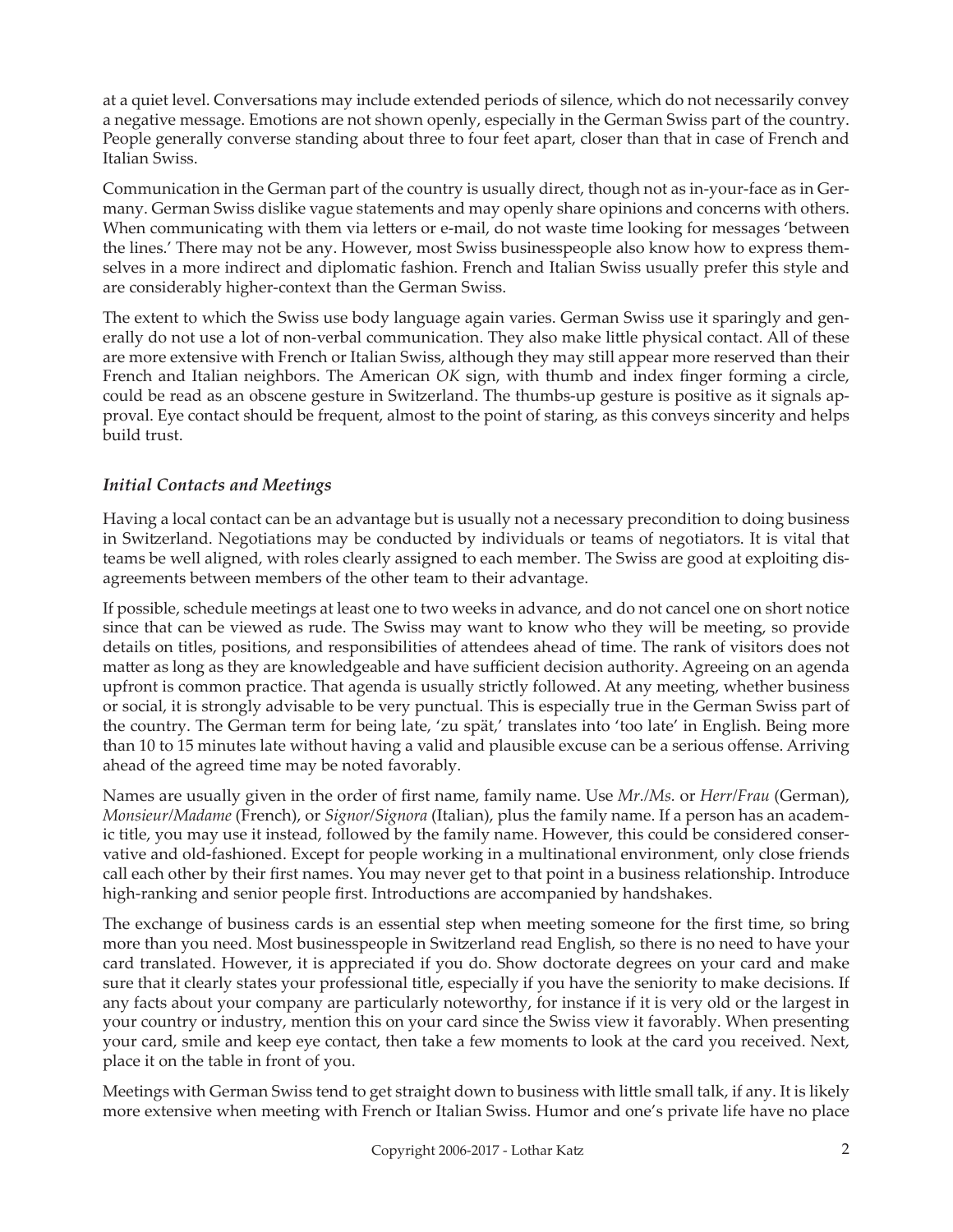in meetings, especially in early interactions. Business is a serious matter in Switzerland and meetings can be quite formal. While the primary purpose of the first meeting is to become acquainted, the discussion will quickly focus on business topics. It is vital to come well prepared, as the Swiss, especially those in the German part, hate wasting time.

Presentation materials should be attractive, with good and clear visuals. Keep your presentation clear and concise. The Swiss are generally suspicious of hype and exaggerations and may respond negatively to an aggressive sales approach that might be effective in the United States. Know your topic well, and use logical arguments and concrete examples to back up your proposals.

Having your English-language handout materials translated is not required but will be appreciated. The Swiss are usually not impressed by high-gloss brochures and catchy slogans. Informational brochures should be serious in tone, providing a substantial amount of technical data and other hard facts. Your products are expected to conform exactly to the descriptions given.

## *Negotiation*

**Attitudes and Styles –** To the Swiss, negotiating is usually a joint problem-solving process. While the buyer is in a superior position, both sides in a business deal own the responsibility to reach agreement. They may focus equally on near-term and long-term benefits. The primary negotiation style is cooperative, but people may be unwilling to agree with compromises unless it is their only option to keep the negotiation from getting stuck. Since the Swiss believe in the concept of win-win, they expect you to reciprocate their respect and trust. It is strongly advisable to avoid open confrontation and to remain calm, friendly, patient, and persistent.

Should a dispute arise at any stage of a negotiation, you may be able to reach resolution by focusing on logical reasoning and facts while remaining open and constructive.

**Sharing of Information –** Swiss negotiators may share some information since this is viewed as a way to build trust. However, expecting your counterpart to reveal everything you might want to know during your negotiation would be naïve. A good part of the communication may be in writing, which the Swiss generally prefer.

**Pace of Negotiation – Expect negotiations to be slow. The methodical and carefully planned approach** the Swiss, in particular Swiss Germans, use in preparing for the negotiation and gathering information takes considerable time, as does the effort needed to work out details of an agreement. Remain patient, control your emotions, and accept the inevitable delays.

The Swiss generally prefer a monochronic work style. They are used to pursuing actions and goals systematically, and they dislike interruptions or digressions. When negotiating, they often work their way down a list of objectives in sequential order, bargaining for each item separately, and may be unwilling to revisit aspects that have already been agreed upon. They might have little tolerance for more polychronic counterparts challenging this approach, which they view as systematic and effective. This rigid style can be difficult to tolerate for negotiators from highly polychronic cultures, such as most Asians, Arabs, some Southern Europeans, or most Latin Americans, who could view it as closed-minded and overly restrictive. In any case, do not show irritation or anger when encountering this behavior. Instead, be willing to bargain over some items individually. Otherwise, clearly indicate that your agreement is conditional and contingent on other items.

**Bargaining –** The Swiss are not fond of bargaining and strongly dislike haggling. They do not appreciate aggressive sales techniques. Although the bargaining stage of a negotiation can be extensive, prices rarely move by more than 10 to 15 percent between initial offers and final agreement. Businesspeople in this country do not make concessions easily. When selling, they focus on convincing you that their product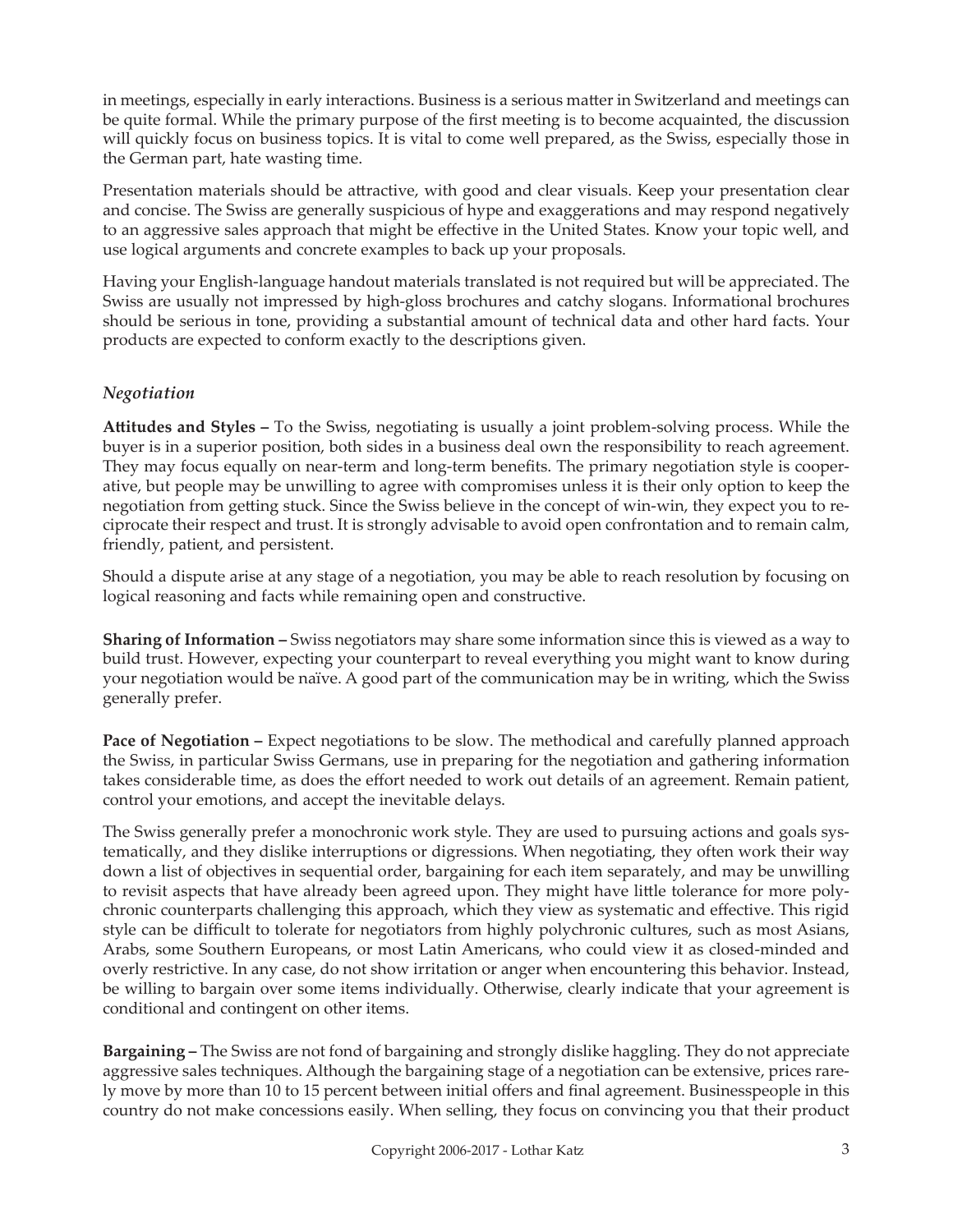or service is worth what they are asking. They are very good at making you believe that 'you get what you pay for.'

The Swiss prefer to negotiate in a straightforward and honest style. They rarely use deceptive negotiation techniques. If they seem disinterested in a deal or in making specific concessions, they likely mean it. Realize that using any such techniques yourself, whether it is telling lies, sending fake non-verbal messages, misrepresenting an item's value, making false demands and concessions, or claiming 'limited authority,' could jeopardize the trust between the parties and damage the negotiation. Carefully orchestrated, 'good cop, bad cop' may be an effective tactic to use, though.

Negotiators in the country may use pressure techniques that include opening with their best offer, showing intransigence, or making final offers. When using similar tactics yourself, clearly explain your offer and avoid being aggressive. Swiss negotiators may make a final offer quite early in the bargaining process. While this is not common practice, it could actually reflect a serious attempt to speed up the negotiation. Periods of silence in conversations are normal and may not represent an attempt to use it as a negotiation technique. Be very careful when using pressure tactics such as applying time pressure, making expiring offers, or nibbling. Your counterparts likely consider these inappropriate.

Avoid all aggressive tactics when negotiating with the Swiss. They will not shy away from open confrontation if challenged, but this is almost guaranteed to deteriorate rather than strengthen your bargaining position. Extreme openings are viewed as inappropriate and may upset your Swiss counterparts. It is best to open with an offer that is already in the ballpark of what you really expect.

Emotional negotiation techniques, such as attitudinal bargaining, attempting to make you feel guilty, or grimacing, may occasionally be employed. It is best to remain calm. Appeals to personal relationships rarely work. The Swiss often employ defensive tactics such as asking probing or very direct questions, making promises, or keeping an inflexible position.

Opening with written offers and Introducing written terms and conditions can be effective tactics that could help shorten the bargaining process, which your Swiss counterparts often find desirable.

Corruption and bribery are very rare in Switzerland. It is strongly advisable to stay away from giving gifts of significant value or making offers that could be read as bribery.

**Decision Making –** Companies are often very hierarchical, even though they may initially not seem that way, and people expect to work within clearly established lines of authority. Nevertheless, the Swiss decision making process is unusual compared with most other cultures. On one hand, the deeply entrenched hierarchies demand that only senior managers make decisions. Once announced, their decisions are not discussed or questioned. On the other hand, decisions are rarely made without the consensus of the whole group they affect, and everyone involved or affected must agree. The Swiss, especially those in the German Swiss part, accomplish collaboration and teamwork within clear and respected hierarchies under the guidance of an accepted leader. This consensus-driven style and the methodical decision process that is conducted with great diligence and precision, takes much time and requires significant patience. French and Italian Swiss follow a similar but less rigid approach. Influencing the decision making requires winning the support of as many of the stakeholders as you possibly can. While this must include the top executive, that person's support alone is not sufficient. Once a decision has been made, it is extremely difficult to change.

When making decisions, businesspeople in the German and French parts of Switzerland may apply universal principles while Italian Swiss will more likely consider the specific situation. German and French Swiss tend to rely on empirical evidence and other objective facts, considering personal feelings and experiences irrelevant in business negotiations, while Italian Swiss may rely more on their subjective feelings. The Swiss are quite risk-averse and it make take extensive discussions supported by data and proven examples before they may become comfortable with a risky decision.